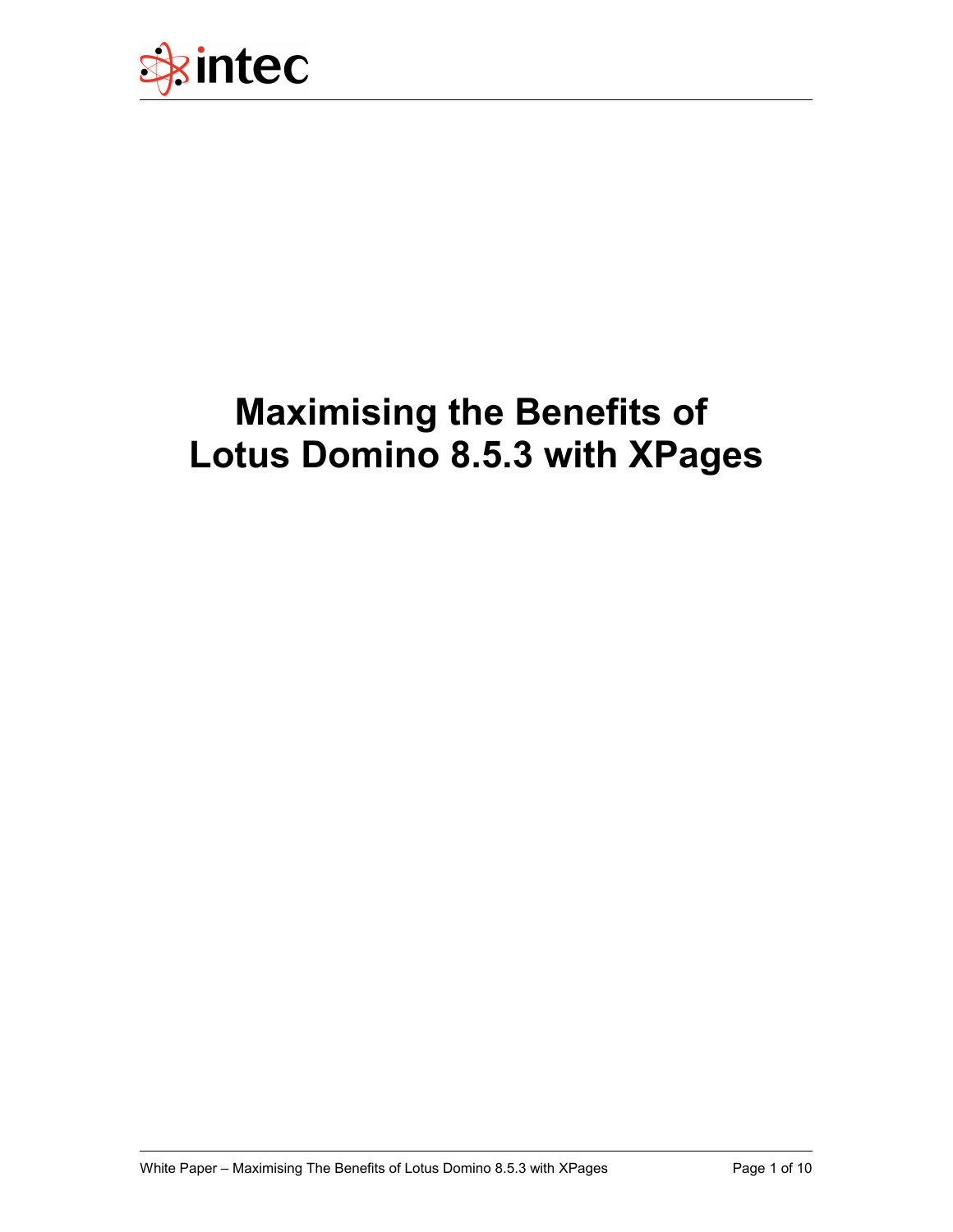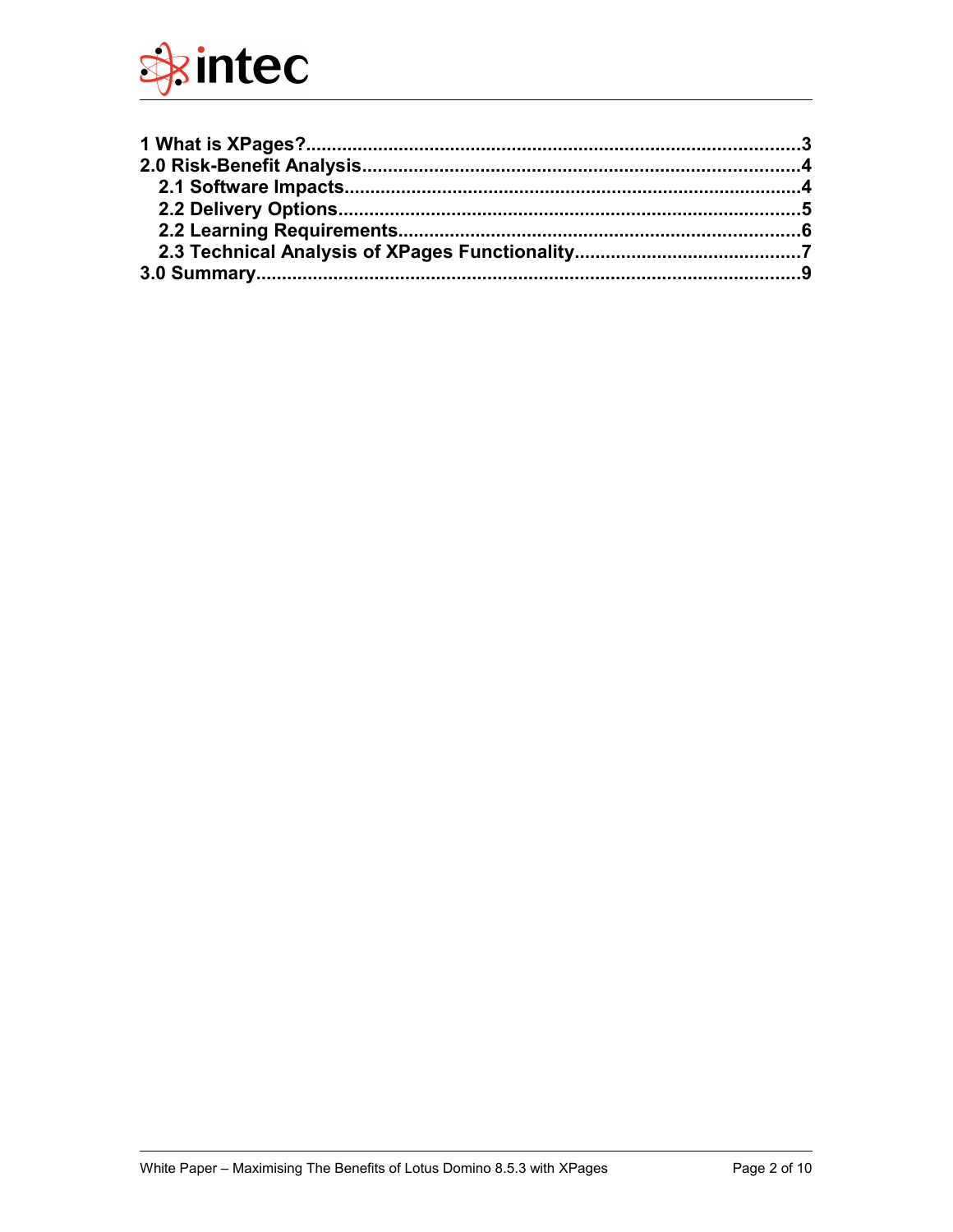

# **1 What is XPages?**

It is now three years since IBM introduced the world to XPages in Lotus Domino 8.5.0. The JSF-based technology, already some years in development before it was integrated into Lotus Domino, has now matured into a game-changing development platform. The integration of the Dojo framework, CKEditor and AJAX means a richer, slicker Web 2.0 user experience for browsers, the Lotus Notes client and mobile devices. Because it is based on JSF it provides a development platform not only for Domino developers but also for Java developers, with data models surfaced via JDBC from relational databases, held in Java Managed Beans or traditional Domino objects like Forms and Views. Business logic can be developed in Java or Server-Side Javascript Libraries. The Extension Library, surfaced either through the download from OpenNTF or Upgrade Pack 1, significantly increases the number of pre-packaged controls available to developers. This utilises the Extensibility Framework, enabling advanced developers to provide their own native controls. This flexibility allows a wider audience than ever before to take advantage of Domino's RAD capabilities, its powerful security model, its enterprise-level integration with Domino and non-Domino datasources, while also providing for high scalability and quality development processes.

XPages was originally developed for Lotus Workplace Designer and Lotus Component Designer. It was announced as a development tool for Domino Developers at Lotusphere 2009 and became available with Notes & Domino 8.5.0. 8.5.1 was released in September 2009 which included significant enhancements, including allowing XPages applications to be opened in the Notes Client. 8.5.2 was released in September 2010 providing a further tranche of significant improvements, most notably the sessionAsSigner/sessionAsSignerWithFullAccess Domino Objects, public access XPages, performance enhancements and the Extensibility Framework. Shortly after release of 8.5.2 IBM released the XPages Extension Library as open source on OpenNTF. This innovative approach by IBM to software provisioning demonstrates how developers can use the Extensibility Framework to contribute extensions for their own or community use while also improving developers' user experience without waiting for a gold release. Although official support channels were not available to address bugs or enhancement requests, IBM and partners demonstrated impressive turnaround of fixes where necessary. Enhancements in Lotus Domino 8.5.3, released in October 2011, focussed on the server architecture and development IDE. OSGi developments to make it easier to deploy the Extension Library and tooling enhancements to allow developers to give a better user experience with their extensions. These laid the groundwork for IBM to introduce a new deployment model in December 2011 - Upgrade Pack 1. Upgrade Pack 1 provided a fully supported version of the Extension Library, albeit not all controls then available in the OpenNTF release. This is a new deployment model for adding additional functionality on top of the base install, leaving fix packs to predominantly contain just fixes. Functionality from upgrade packs will then be rolled back into the core product in the next point release. The introduction of upgrade packs will continue through 2012 and into the future.

XPages added several new design elements into the nsf of Domino Designer:

- XPages
- Custom Controls
- Server-Side Javascript Libraries
- Themes
- Java a specific design element to provide Java classes for use in XPages.

XPages adds an XPages tab and additional options to the Launch tab in the Application Properties in Domino Designer. Traditional resources such as Javascript Libraries, Stylesheets, Image Resources and File Resources are utilised within XPages code. Forms and views can be used as the Model in this MVC architecture, if developers wish to use Domino as the data repository. When building applications 8.5.3 introduced a fully configurable XPages perspective to the IDE in addition to the Domino Designer perspective and an additional Forms/Views perspective for non-XPages application development.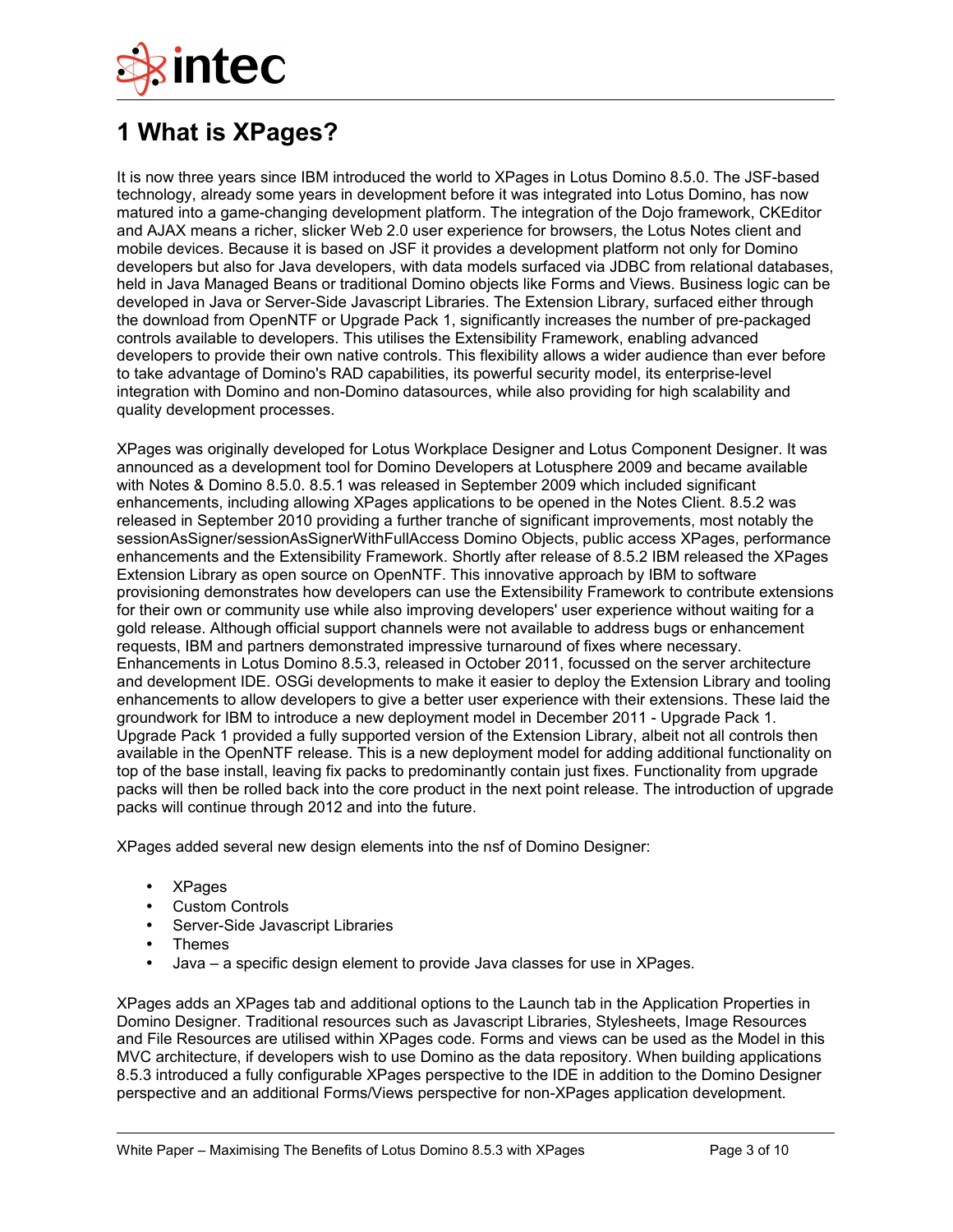

# **2.0 Risk-Benefit Analysis**

### **2.1 Hardware and Software Impacts**

Software impacts will always be a deciding factor when IT departments consider taking advantage of functionality in newer releases of Lotus Notes & Domino. The standard sun-set period for IBM Lotus Domino software support is two years after the go-live date for the version two releases subsequent. This meant that as of April 2011 IBM ceased support and maintenance of Lotus Domino 7. Consequently it is important to ensure timely version-to-version upgrades. This is an important reason why customers are choosing to migrate to Domino 8.5.x at this time, especially when combined with the benefits of DAOS and XPages on a Domino server and XPages, composite applications and the plugin capabilities on the Eclipse-based Lotus Notes R8 client.

Understandably some customers are reluctant to upgrade to the most current version because of the risks of bugs or instabilities.

#### **Strengths**

- Supported version
- Additional software and performance enhancements
- Do not need to replace existing servers
- Enhancements from 8.5.0 / 8.0
- Variety of environment options
- **Possible Challenges**
- Potential hardware impacts for clients
- Configuration settings for client and server need to be carefully considered

Lotus Notes 8.5.3 client and Domino server have been available since October 2011 and with Upgrade Pack 1 provides over 100 officially supported controls and tags on top of the original 44 controls deployed with XPages. Domino 8.5.3 adds significant performance enhancements to XPages both on the server and client as well as upgrading the Dojo version to the 1.7 code stream, which means applications will work in Internet Explorer 9 without requiring developers to resort to compatibility mode. The pace of functionality release has been considerably more aggressive than has been traditionally experienced for Lotus Notes and Domino, making it more attractive for customers to upgrade even through point releases. However, some regression bugs are encountered as a result of the aggressive release strategy, so it is important to keep up-to-date with fix packs.

When considering rolling out Lotus Notes and Domino Designer clients, the Eclipse-based clients require more memory and greater processing power than the R7 clients. Without that additional processing power it is not possible to take advantage of the client functionality. This may require hardware changes. Even with up-to-date hardware though, XPages in the Notes Client takes longer to start up than for a browser. Notes.ini settings can be applied though to preload databases, both on client and server. Properties can be applied in the xsp.properties files both at server or application level to optimise performance. The XPages Portable Command Guide book succinctly covers these.

From the server viewpoint, XPages code and design elements do not need to be in the same nsf or even on the same server as the data being viewed, created, updated or deleted. Providing the relevant servers are both trusted, a separate 8.5.x server can be used solely to provision XPages.

In the middle of 2012 IBM announced the IBM XWork Server which is a cheap server install unlimited on processor power or users, allowing integration with data sources both Domino and non-Domino. The main restriction is the number and architecture of XPages applications on the server. In addition XPages applications can only be replicated with another IBM XWork Server. But this does provide a good entry point to XPages as well as a good option for software vendors.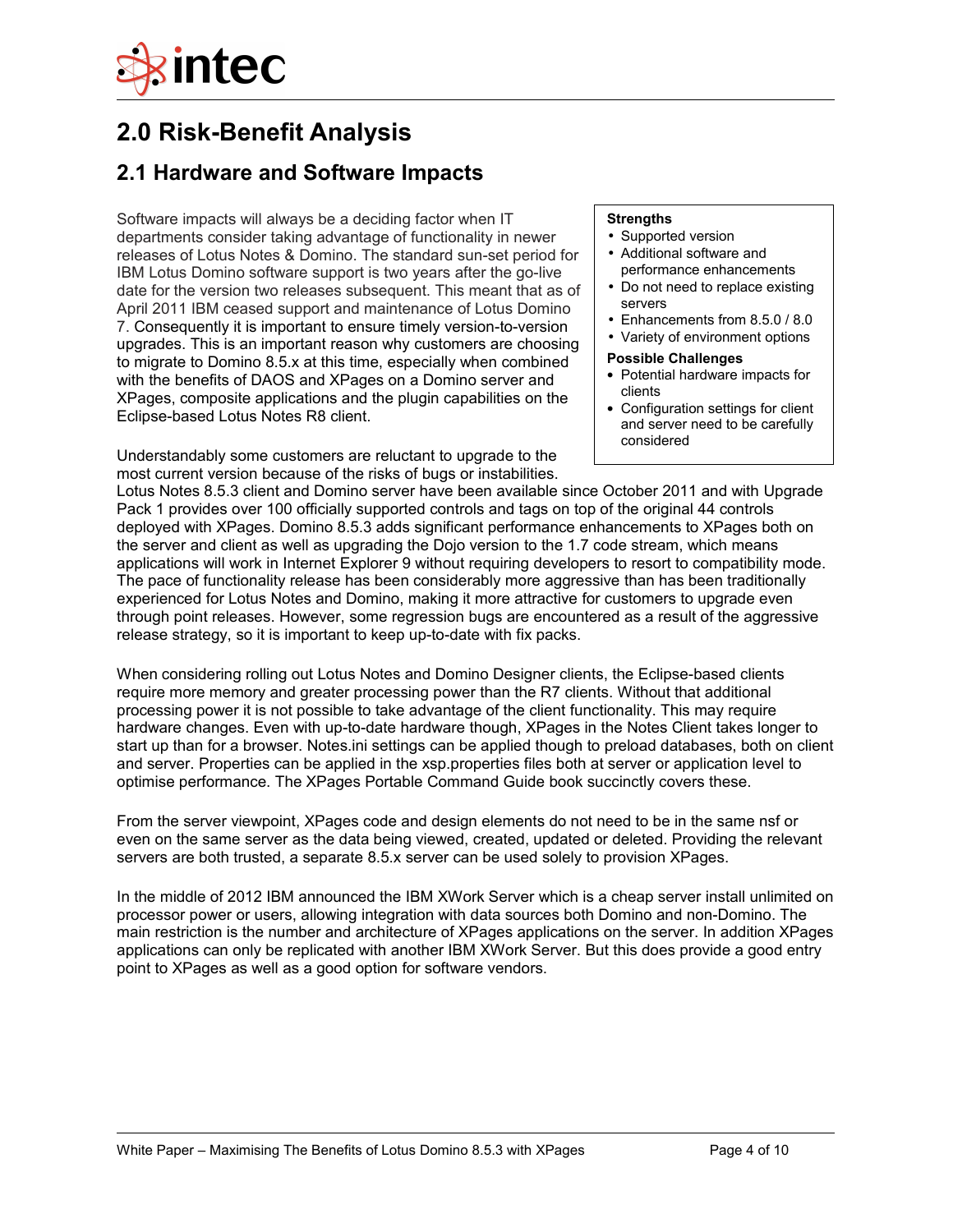

### **2.2 Delivery Options**

Developers who have had to develop an application for the web will understand the challenges of cross-browser compatibility. Certain HTML and JavaScript code is not implemented consistently across different browsers or across browser versions. XPages functionality will work out-of-the-box on all major browsers, including Internet Explorer and Firefox, meaning developers will have less recourse to identify and search for workarounds.

In addition to browsers, XPages functionality also works on many mobile browsers without modification. The XPages Extension Library for Domino 8.5.3 and Upgrade Pack 1 provided mobile controls making it easier to develop an interface more targeted to the different screen size of mobile devices, automatically rendering in a style consistent with whichever mobile device is in use. Currently this covers iOS and Android, but Blackberry and specific controls for tablets will follow during 2012. Domino 8.5.3 also supports HTML5 which includes a wealth of functionality

#### **Strengths**

- Fewer cross-browser issues
- Build once, deploy on multiple devices
- Not necessarily rip and replace • Can use separate nsf for
- different device types
- Extension Library provisioning and official support improved

### **Possible Challenges**

- XPiNC performance issues before 8.5.3
- Can be viewed with no changes on mobile, but in most cases a specific interface is advisable
- Project managers / developers need to think more about appropriate UI

aimed at those developing for mobile devices. TeamStudio have released a product – TeamStudio Unplugged – which allows developers to deliver an application as a native Blackberry, iOS or Android application leveraging XPages skills and without needing to learn an additional development language.

Social business has been a major focus of 2011 and with Domino 8.5.3 IBM extended the XPages Extension Library to deliver a host of social tools for integrating with public social networks like Facebook and Twitter as well as Lotus Connections. Whether customers have a fully-fledged Connections implementation or are taking advantage of the free entitlement in Lotus Domino 8.5.3 of Lotus Connections Profiles and Files, XPages can now integrate fully with those tools.

From 8.5.1, XPages was available in the Notes Client (XPiNC). However, some functionality (e.g. certain relative links) does not work in the same way as in current browser versions. For 8.5.1 some functionality was not available (the javascript window.open or window.close functions), because of the method of implementation for the Notes client. 8.5.2 improved some XPiNC performance and compatibility, but 8.5.3 is strongly recommended for better performance. From 8.5.3 XPages can also be used natively in widgets in the Notes Client. Plugin development can also integrate with XPages, allowing customers to take advantage of additional integration opportunities in the Notes Client not available in browsers.

Because of this flexibility of delivery, applications do not necessarily need to be converted wholesale to XPages, although this can be achieved either through development or third-party tools like GBS Transformer.

However, the flexibility to develop in XPages for browser or mobile devices is a flexibility that may require some management of user expectations and requirements. A good XPages application should free itself from the shackles of traditional Domino development in terms of navigation, data display and architecture. Developers, project managers and users should be aware that this could significantly alter user experiences for interacting with their applications. This may require research time to investigate and learn techniques best appropriate for XPages development. Training can provide some of the learning required to implement alternative navigation or data display techniques, but should not be expected to inform on potential options. This can only be gleaned by research into sample applications from sites such as OpenNTF, as a result of sessions delivered by subject matter experts at Lotus User Groups or as part of mentoring packages.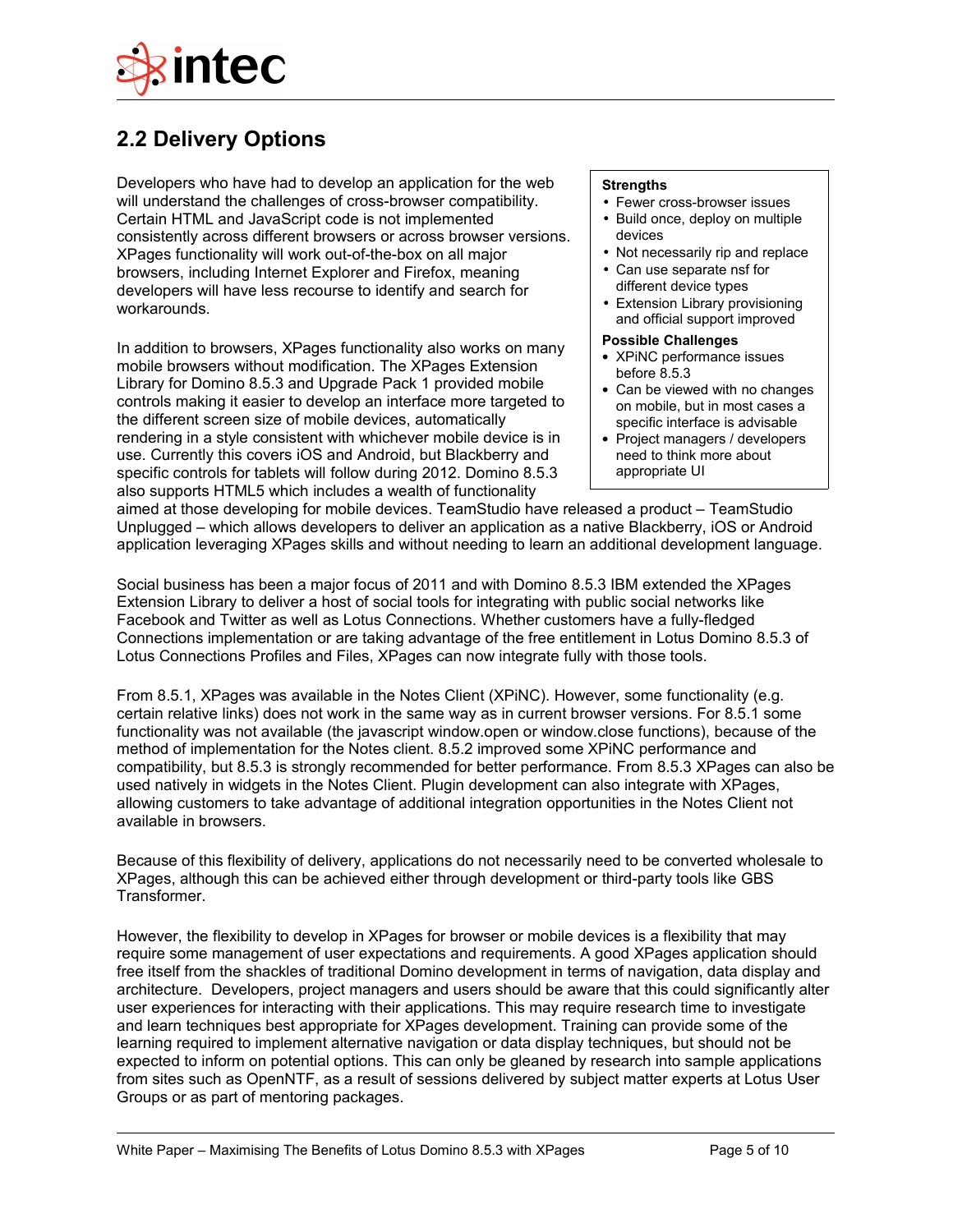

A well-considered application will not use the same user interface for the Notes Client, browser, mobile device, and/or sidebar widget. The different screen size demands a different user interface to ensure it is fit to purpose. Different devices may be aimed at different target audiences or audiences requiring different functionality sets. Sidebar widgets and composite applications perform a targeted function and as such demand a specific functionality set and user interface. Developers, project managers and users should also be aware that not all media will be appropriate for all applications. To ameliorate the user experience on a wide variety of devices there will be additional cost of development for the customer. But this does not necessitate a cluttered design environment. Because XPages allows developers more easily to separate design and data, design for different devices can be in separate nsf files, making it easier to support and develop in parallel.

### **2.2 Learning Requirements**

For developers with no web development experience, there is a steep learning curve, with topics of HTML, CSS and Javascript needing to be tackled. However, interaction with Domino objects (NotesDatabase, NotesView, NotesDocument etc) is primarily through Server-Side Javascript (SSJS), which leverages LotusScript or Java skills. Many @Formulas and standard Client Side Javascript functions are leveraged within SSJS, making it a powerful new language with a high level of entry for existing Domino developers. All are converted to run as Java code by the XPages engine, meaning developers generate JavaServer Faces-based pages without needing to learn Java. But experienced XPages developers acknowledge that Java should be embraced when the basics have been learned to get the most out of XPages. Some traditional JSF objects (e.g. facesContext) are available for implementation and some background knowledge of JSF is required to fully understand XPages.

### **Strengths**

- JSF style delivery without requirement to learn Java
- WYSIWYG and source code panes
- Pretty panels to help set attributes
- Dojo toolkits installed
- Pre-built components plus Extension Library
- Strong community resources and increasing number of books

### **Possible Challenges**

- Learning curve can be steep
- JSF and Java knowledge will be needed to optimise performance
- Dojo toolkits vary across releases
- Requires awareness when selecting appropriate projects

This makes for a lot of learning for Domino developers, but XPages allows this to be learned bit-by-bit. Documentation and learning resources are improving all the time, both within the product, online, and in books like Mastering XPages and XPages Portable Command Guide. During the rest of 2012 two more books are being published from IBM Press, including XPages Extension Library, authored by both IBMers and community leaders including Intec's Paul Withers. To support these resources some business partners also provide training and mentoring packages.

The development IDE provides WYSIWYG "Design" and XML "Source" panes for creating XPages and Custom Controls, with an Outline pane for ease of moving design elements around and wizards to set attributes. Domino 8.5.3 provided a specific XPages perspective, of particular benefit to developers from a non-Domino background because design elements not appropriate for XPages applications are hidden. Pre-built components are available, both within the Domino Designer client and from the community. This means new developers can create rich functionality without needing to write XML, HTML, CSS or Java. As they become more confident, they can begin to work in the Source pane and use Java for business logic and data models, but still access the wizards as required, speeding up both development and learning.

Domino 8.5.0 provided the OneUI and webstandard themes, predefined frameworks for functionality and look and feel. Domino 8.5.1 extended this with the OneUIv2 frameworks, five different coloured themes supported by an open-source template made available on OpenNTF. Domino 8.5.3 extended this with more colours and provided OneUIv2.1, the theme already in use in the most recent Connections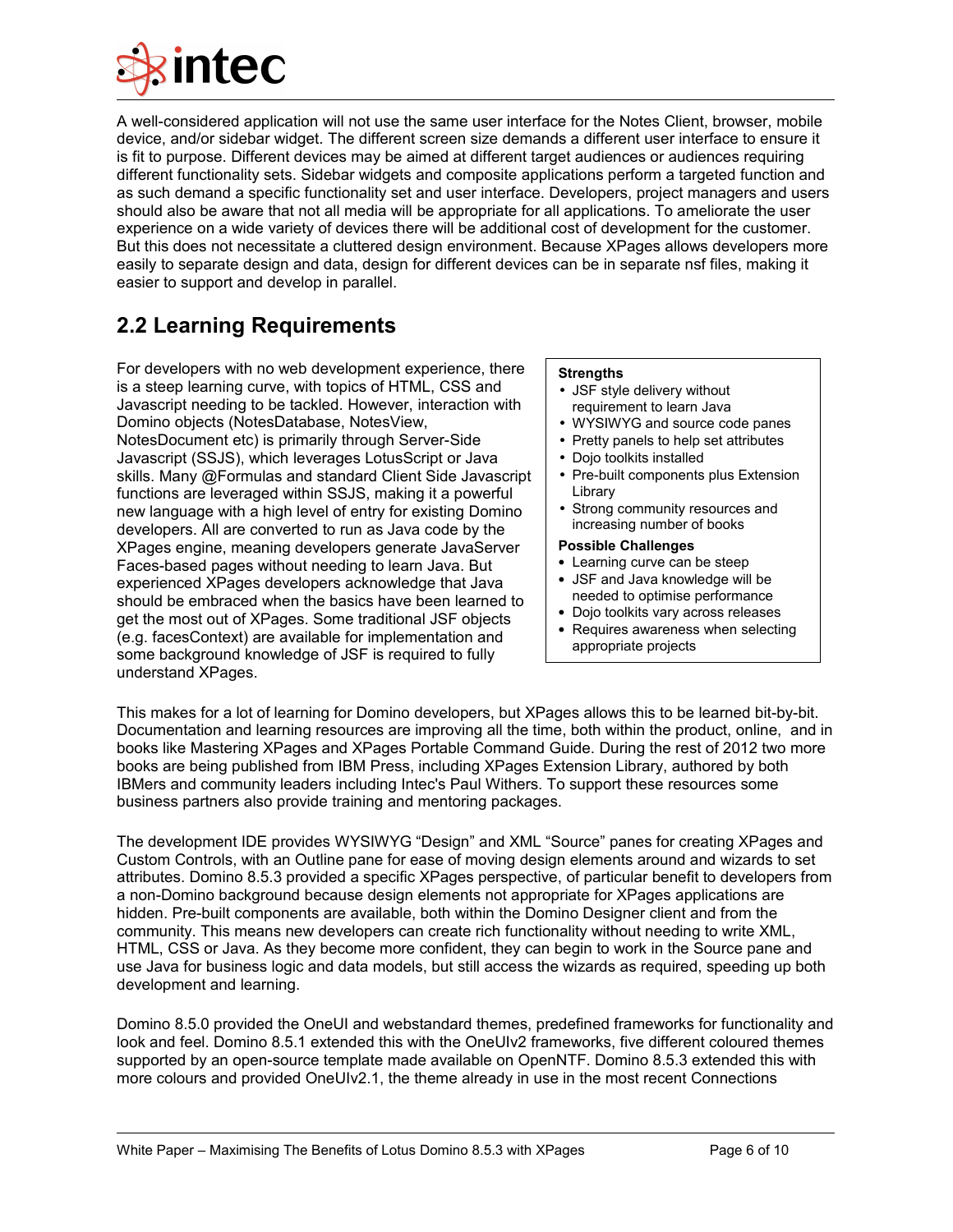

release. All these themes have web-based documentation to support implementation and allow developers to provide users with a familiar and slick user experience.

The Dojo toolkit is delivered as part of the Server and Client installs. This allows developers to take advantage of a widely used framework of code and widget samples to enhance the user experience. However, developers should be aware that the Dojo version differs between versions (Dojo 1.1 in R8.5.0, Dojo 1.3.2 in R8.5.1 and Dojo 1.4.3 in R8.5.2, Dojo 1.5.1 (available in server files but not used by default) and Dojo 1.6.1 in R8.5.3). As a result some code may not work on different Domino/Notes Client versions. The Dojo toolkit has a website of support materials, but this is not focussed solely or even primarily at Domino developers, and for some topics it can be limited. Because Dojo is still evolving, some functionality is experimental or limited in its application. But this does not preclude developers from incorporating other Javascript frameworks like jQuery or the OpenAjax Toolkit.

The risk of developing in a more recent Domino Developer client is minimised by hover text to show which version an attribute was introduced and, in certain cases, at which version they were phased out. An XPages application can also be compiled for a specific Domino version, which identifies whenever a design element is saved whether there is any incompatible functionality used.

Developers seeking to learn XPages have a variety of options. Online courses are available and classroom training has provided by business partners and IBM. The courses available were significantly extended during 2011. Certification for Domino 8.5 was refreshed during 2011 to include XPages topics. After training has been completed, some business partner organisations such as Intec offer a mentoring service to support developers with challenges during their early projects. A strong community of developers and business partners also contribute to a comprehensive corpus of technical resources, whether in blogs, wikis or podcasts like The XCast and NotesIn9.

While developers are learning the flexibility and challenges of XPages, both developers and project managers should be especially conscious of the impacts on estimates for cost and delivery timescales. Projects should be selected appropriately to support developers through the learning curve and ensure both they and customers do not become disillusioned by difficulties or limitations in delivering advanced functionality. A particularly fastidious business owner can demand functionality beyond the current abilities of the developer and this can affect the perceived success of a project. An extremely functionally rich specification (e.g advanced validation, business logic or complex requirements) will require an equally steep learning curve for a novice XPages developer. This can significantly impact cost, developer confidence and success of the project. It is advisable for developers and project managers to spend time investigating the functionality sets of the XPages templates delivered either within the product or on OpenNTF. This will give a clearer idea of entry-level functionality.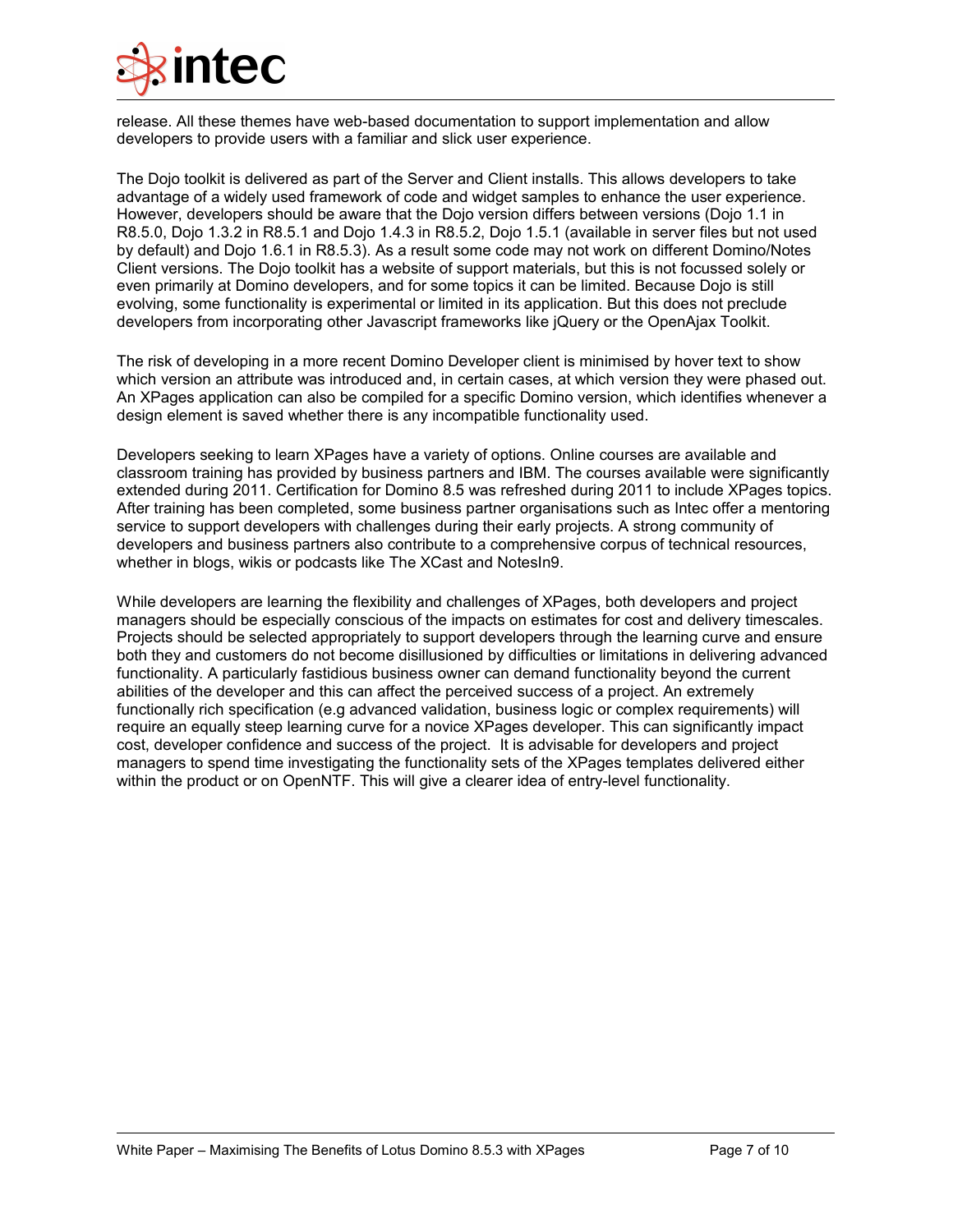

### **2.3 Technical Analysis of XPages Functionality**

XPages code and functionality is still evolving at a significant rate, partly because of heavy investment and involvement in the community by IBM, partly because of a vibrant community pushing the boundaries of what is available and thus identifying bugs or requesting new features. This means it is more important than with traditional Domino to upgrade through point releases as soon as possible. Although there are risks of being at the bleeding edge, this does allow developers to take advantage of bug fixes and improved functionality, such as the CKEditor for Rich Text with 8.5.2 and the Extension Library, some functionality for which (such as mobile or REST services) is only available from Domino 8.5.3.

It is true that there are a greater number of regression bugs found than traditionally encountered and that because loopholes that incorrect coding exploited also get closed with each release. This means that it is more and more important to test from version to version. But functionality enhancements with each version mean most XPages developers would heartily recommend undergoing this pain to take advantage of the new functionality.

#### **Strengths**

- Performance
- Server-Side Javascript
- Repeat Controls
- Dojo toolkits installed
- Pre-built components
- Significant number of additional controls in Extension Library / Upgrade Pack 1
- Wizards, drag 'n' drop of core controls, custom controls, SSJS speed up web development
- AJAX functionality with less coding
- Strong community resources
- Technology is constantly evolving

#### **Possible Challenges**

- No seamless integration of existing LotusScript / Java / web design elements
- No inbuilt debugger for SSJS
- Best scalability, performance and error handling requires JSF / Java knowledge

However, the absence of seamless integration with existing LotusScript or Java code is still a major issue for many developers when considering migrating significant existing client or web applications from traditional Domino to XPages. There are third party tools available to migrate client applications but not all functionality may be appropriate and additional development may be required to improve out-ofdate interfaces.

Nonetheless, this should not detract from the considerable investment by IBM in XPages even before Domino 8.5.0. No inconsiderable effort was involved in integrating appropriate @Formulas, Client Side Javascript functions, JavaServer Faces objects and Domino objects into the single cohesive, flexible Server-Side Javascript language. On the whole it is easy to produce very powerful, scalable code from a high entry level point. The breadth of attributes that can be computed using Server-Side Javascript enhance the power of XPages. And research has proven that Server-Side Javascript runs considerably quicker than traditional LotusScript or Java code in Domino. This means complex code can perform very well in a production environment without additional optimisation work by the developer.

Utilising Server-Side Javascript, Java or themes to control attributes effectively can maximise the reusability of custom controls, minimising the coding required. Core controls enable design to be built quickly. Wizards enable attributes to be set at the click of a button, refreshes of part of the web page to be triggered by merely selecting the area to be refreshed. The ease of reusing custom controls, enhanced by the Import/Export Plug-In for Domino Designer on OpenNTF, means it is possible to contribute to and take advantage of a wealth of shared code in the community to also speed up development. Repeat controls allow a single template to be developed that will automatically be reproduced to display a scalable collection of objects, e.g. entries in a view, a

NotesDocumentCollection, the outcome from an @DbLookup or @DbColumn, or a user defined array of content. Consequently, when developers have overcome the learning curve, XPages applications can provide complex functionality with quicker development times than traditional web development and even provide some functionality traditional web development could not.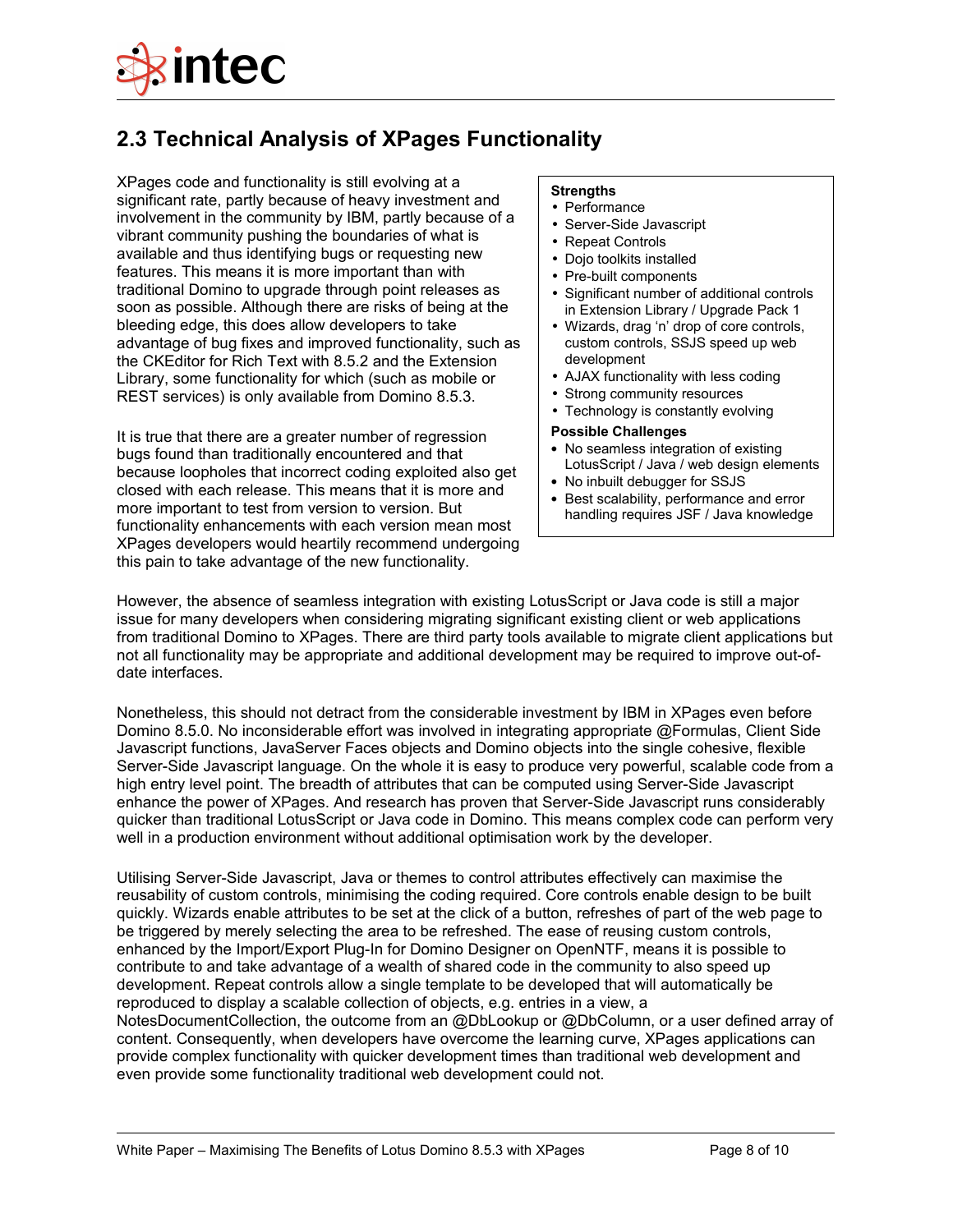

With repeat controls, content can easily be combined from multiple sources at run-time, with excellent performance, making it possible to quickly and easily join data from different views into a single display, even allowing a Domino database to simulate a relational database. The flexibility of XPages means developers have the opportunity to present data in ways that have previously never been possible in Domino. This will challenge project managers and developers to think outside the box, to imagine different concepts for presentation and layout, and possibly for data entities and relationships. But with vision, utilising the tools available can produce powerful functionality to allow users to work smarter.

The implementation of themes enables application-wide styling or functionality to be implemented. This can be as granular as styling for specific controls, e.g. specific attributes for all rich text controls or standard layouts or terminology for pagers. XPages also supports localisation as well.

Although Server-Side Javascript does not have any inbuilt debugging functionality, it is possible to integrate error logging tools such as OpenLogXPages to log to a Domino database based on the OpenLog open source template. However, the editor does not deliver the rich user-experience of the LotusScript or Java editors available in Domino Designer and Eclipse, which may encourage some developers to take the leap into programming primarily in Java rather than Server-Side Javascript.

Java packages or managed beans can be used in Expression Language or Server-Side Javascript to add advanced functionality and performance optimisation of an application. Domino 8.5.3 improved issues with refreshing Java code from templates to databases, but this is still a developing area. Domino 8.5.3 introduced a new Java design element but some developers have reported problems classes disappearing. Running Java code by multiple developers that uses sessionAsSigner can cause server issues. The enhancement in Domino 8.5.3 to provide better integration with source control will in all likelihood prove an invaluable resource for development teams and may encourage more developers to work on local servers and pushing code back to a central repository. With an appropriately-sized team it may be feasible for advanced developers to provide complex functionality via Java code or custom-built controls using the Extensibility Framework, while less advanced developers concentrate on developing the individual XPages.

With the latest releases of the XPages Extension Library it is easier to integrate with REST services, RDBMS datasources and social datasources using oAuth. Managed beans also provide easier access to user settings. Two new projects on OpenNTF, contributed by Philippe Riand from IBM, extend the reach of XPages still further. **[Workflow for XPages](http://www.openntf.org/Projects/pmt.nsf/ProjectLookup/Workflow%20for%20XPages)** takes advantage of OSGi to allow developers to more easily build workflow into XPages applications. The workflow context is abstracted and accessed via standard APIs, allowing a simple workflow engine, Lotus Workflow, Lombardi Business Process Management or other workflow management tools. Approval chains are similarly abstracted, whether using XPages, Lotus Workflow, IBM Connections. **[JDBC Access for IBM Lotus Domino](http://www.openntf.org/Projects/pmt.nsf/ProjectLookup/JDBC%20Access%20for%20IBM%20Lotus%20Domino)** allows Domino developers to provide access to their data via SQL queries via an Domino tasklet using DOTS. This makes it easier to integrate non-Domino reporting tools. This further extends the reach of Domino into IT departments.

## **3.0 Summary**

XPages is still developing and evolving as developers explore its capabilities and push its boundaries. But IBM and the developer community has embraced the opportunity to contribute supporting materials – as templates, blog and wiki posts, podcasts, and code samples – to help one another maximise the power of XPages.

With as little as a single IBM XWork server and the free Domino Designer Client, XPages can be developed to display data from a variety of datasources, whether the customer is already accustomed to Domino or new to the platform.